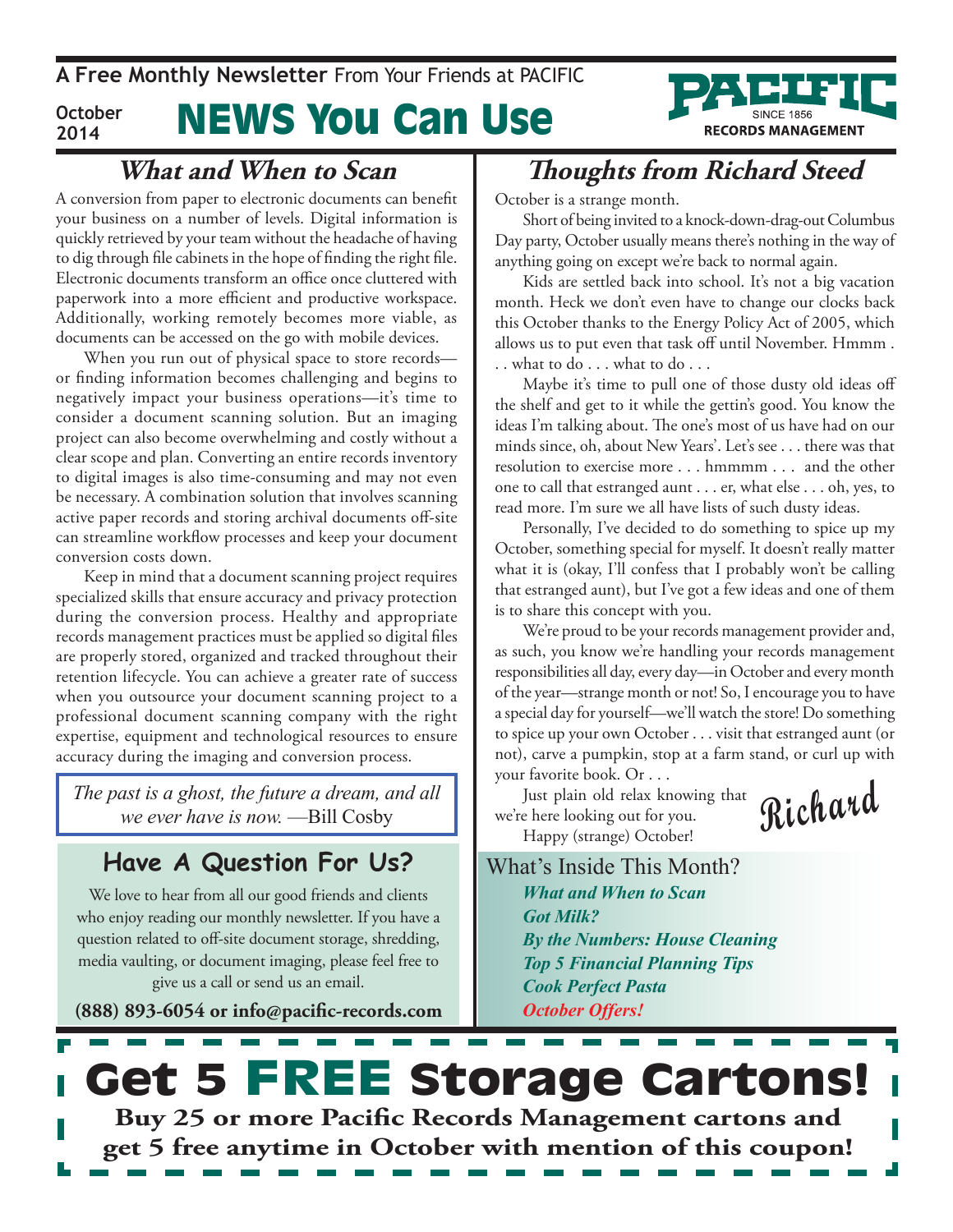## **Got Milk?**

In response to low-carb and low-fat diet fads, many people have sworn off milk products. Others may be sensitive to the effects of milk on their digestive or respiratory systems.

There is a benefit to drinking milk, however, that those who have given it up are missing. Milk can positively affect your mood. It is high in whey protein, which is a rich source of the amino acid tryptophan. Whey decreases physiological responses to stress, can enhance your mood, and boost memory performance. A study conducted by Dutch and Yale University researchers

found that whey increases tryptophan in the brain, which in turn leads to a higher production of the chemical serotonin. This body chemical boosts your mood and has the potential to enhance your brain's performance during stressful times.

Whey has also been found to aid in weight loss, as it plays an important role in limiting hepatic fatty acid synthesis. This means that muscle tissue burns more fat when exercising. Whey also can help with mild depression.

So, what is the best way to get milk in your diet without any negative side effects? Try adding low-fat or fat-free milk sources such as yogurt, cottage cheese, and cultured dairy beverages like kefir. You can also add whey powder to a daily smoothie. Or simply drink some milk. Most negative effects come from drinking too much milk. An 8-ounce glass, one cup, of fat-free organic milk every few hours will boost your mood and give you a steady stream of energy for the entire day.

## **Quick Tips: Organizing**



Tall and narrow shelving units can make great benches. Turn the bookshelf on its side and lay it on the floor. Top the unit with a covered foam pad to make a seat for the bench. Into each cubby of the shelving unit, you can place an organizer basket to hold toys, linens, clothing, shoes, or other

items. Not only do you get storage, but the space makes great seating for a playroom, kid's room, or entryway.

### **October Holidays and Events**

- 1 International Day of Older Persons
- 1 World Vegetarian Day
- 2 International Day of Nonviolence
- 2 World Farm Animals Day
- 3 World Smile Day
- 4-10 World Space Week
- 4 Fall Astronomy Day
- 5-11 Mental Illness Awareness Week
- 6-12 Financial Planning Week
- 6 World Habitat Day
- 8 International Top Spinning Day
- 9 World Post Day
- 10 World Mental Health Day
- 11 Universal Music Day
- 12-18 World Rainforest Week
- 12 Columbus Day (Traditional)
- 13-17 National School Lunch Week
- 13 Columbus Day (Observed)
- 13 International Day for Disaster Reduction
- 14 Be Bald and Be Free Day
- 15 International Day of Rural Women
- 15 White Cane Safety Day
- 16 Dictionary Day
- 16 Get Smart About Credit Day
- 16 International Credit Union Day
- 16 World Food Day
- 17-24 Food and Drug Interaction Education and Aware ness Week
- 17 Mulligan Day
- 17 International Day for the Eradication of Poverty
- 18 Sweetest Day
- 19-25 Freedom from Bullies Week
- 19-25 Pastoral Care Week
- 20-24 National School Bus Safety Week
- 19 Evaluate Your Life Day
- 22 International Stuttering Awareness Day
- 22 Smart is Cool Day
- 23 National Mole Day
- 24 National Pharmacy Buyer Day
- 24 United Nations Day
- 24 World Development Information Day
- 25-31 International Magic Week5 World Teachers Day
- 25 Make a Difference Day
- 25 National Forgiveness Day
- 26 Mother-In-Law Day
- 26 Mule Day
- 27 Cranky Coworkers Day
- 27 Navy Day
- 29 National Cat Day
- 30 Checklists Day
- 31 Halloween

The material contained in this newsletter is for informational purposes only and is based upon sources believed to be reliable and authoritative; however, it has not been independently verified by us. This newsletter should not be construed as offering professional advice. For guidance on a specific matter, please consult a qualified professional.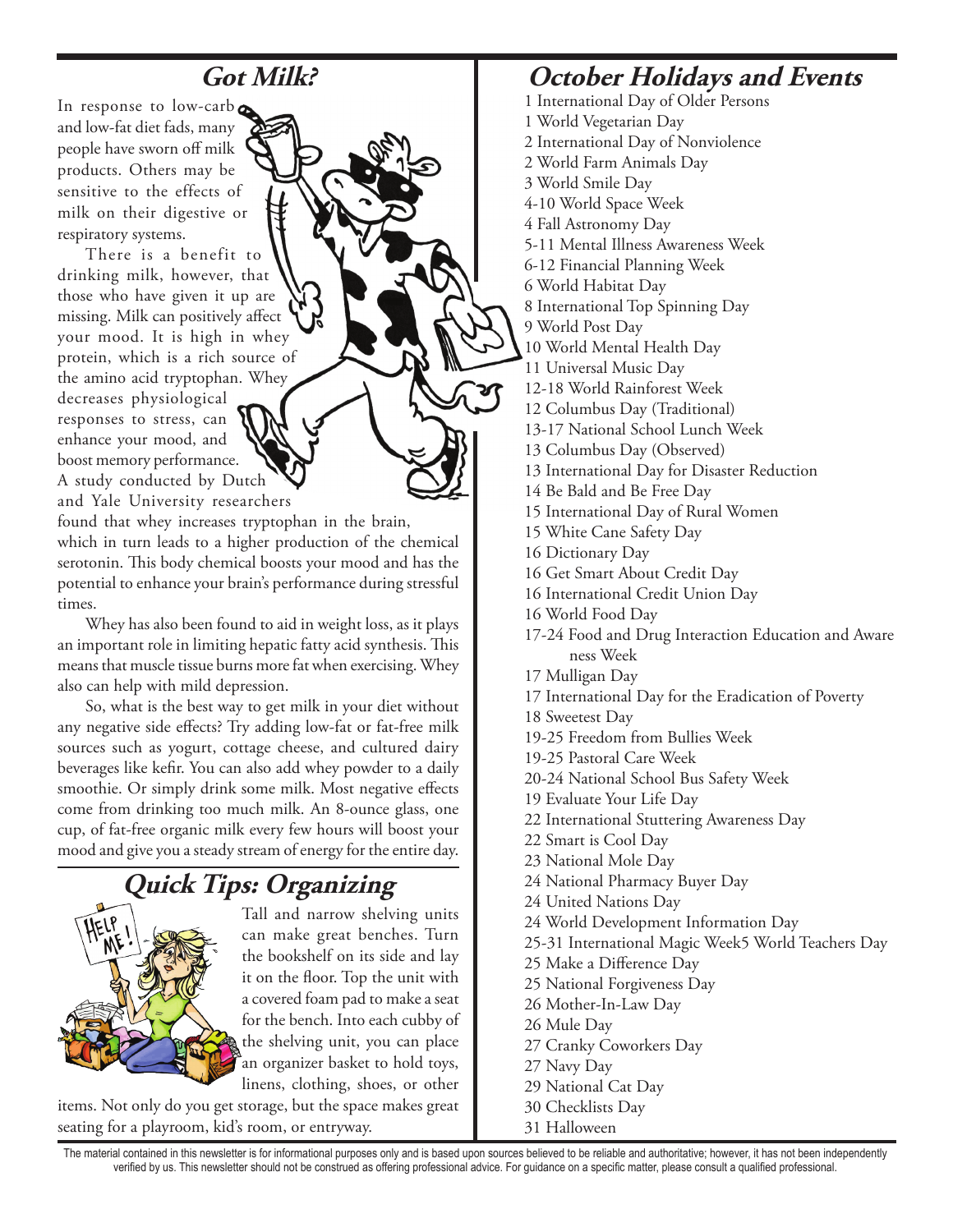## PacBlog **Preventing Data Mishandling Within Your Business**

PacBlog is the monthly web log of Pacific Records Storage To read this month's installment, please click the title below.

> [http://pacific-records.com/preventing](http://pacific-records.com/preventing-data-mishandling-within-business)[data-mishandling-within-business](http://pacific-records.com/preventing-data-mishandling-within-business)

You may also access the PacBlog at the URL below. There you will find this month's installment along with archives of previous installments.

**http://pacific-records.com/category/pacnews**

## **Quick Tips: Green Living**

Rather than decorating with plastic fake ghosts, spiders, and bats this Halloween, green your decorating with natural and recycled materials. Use pumpkins, gourds, leaves, and pinecones to lend a festival air to your home. Use old handkerchiefs to make a set of ghosts. Punch holes in old cans to make a set of luminaries, and wrap up dolls with strips of torn sheets to make small mummies.

### **Do You Want To Win A \$25 VISA Gift Card?**



Each month we'll give you a new

challenge of some type. All those who reply with a correct answer are eligible to win. At the end of the month we'll draw a lucky name.

Here is this month's challenge: You have a single match and are in a pitch black room with a candle, an oil lamp and a gas stove. Which do you light first?

**Last Month's Answer to:** *What pattern do you see in this series of numbers: 0236719458?*

**THEY ARE IN REVERSE ALPHABETICAL ORDER**

### **Did you know the answer last month?**

Email your answer to **info@pacific-records.com** If you had sent it in, **YOU would have been the lucky winner** . . . nobody guessed correctly last month! Why not send in your answer today?

**October Service Awards**

Celebrating Pacific Employee Anniversaries

**27 years** Shelly Haynes

## **By the Numbers: House Cleaning**

- About 51% of women do housework daily. Only 20% of men do.
- Most homes in the U.S. are vacuumed every 2.25 days.
- • 45% of cleaning companies offer green cleaning services.
- There are over 1.4 million people employed as maid or housekeeping cleaners in the U.S.
- About 80% of two-income households use a cleaning service at least once per year.

*Source: Bureau of Labor Statistics, U.S. Department of Commerce*

## **Quick Tips: Travel**

You may find that your suitcase develops a musty smell after frequent use. If your luggage is not at its best, place a few dryer sheets in the bottom. This will keep your clothes smelling fresh when you travel. When you return home, replace the dryer sheets with new ones while your luggage is stored.



# 3 months FREE secure Destruction service

*Get 3 months of free Secure Destruction service when you sign up for a new Secure Destruction account with a one-year agreement. Just mention this coupon! Email info@pacific-records.com for more information.*